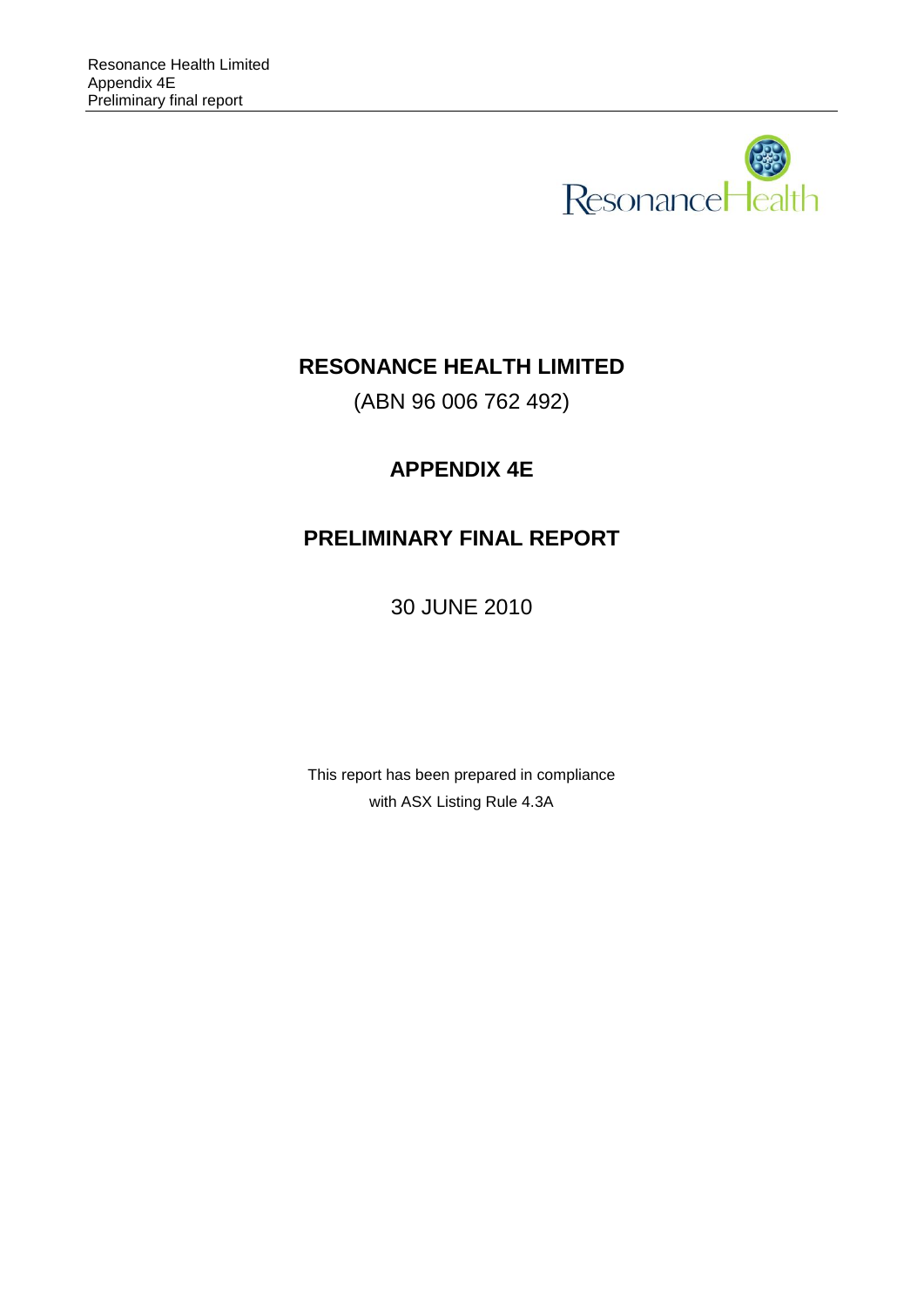# **Appendix 4E Preliminary final report**

Introduced 1/1/2003. Origin Appendix 4B

Name of entity

## Resonance Health Limited

ABN or equivalent company reference



Financial year ended ('current period')

### **Results for announcement to the market**

|                                                                               | Change    | 2010        | 2009        |
|-------------------------------------------------------------------------------|-----------|-------------|-------------|
| Revenues from ordinary activities                                             | Down 16%  | \$2,006,272 | \$2,390,961 |
| Profit / (loss) from ordinary activities after<br>tax attributable to members | Down 117% | (\$102,335) | \$617,051   |
| Net profit / (loss) for the period attributable<br>to members                 | Down 117% | (\$102,335) | \$617,051   |

No dividend has been declared.

### **Net tangible assets per security**

|                               | 2010        | 2009        |
|-------------------------------|-------------|-------------|
| Net tangible assets           | \$2,565,739 | \$3,112,217 |
| Shares Issued                 | 360,431,775 | 360,065,005 |
| Net tangible assets per share | 0.7 cents   | 0.9 cents   |

### **Entities over which control has been gained or lost**

Control has not been gained or lost over any entities during the financial year.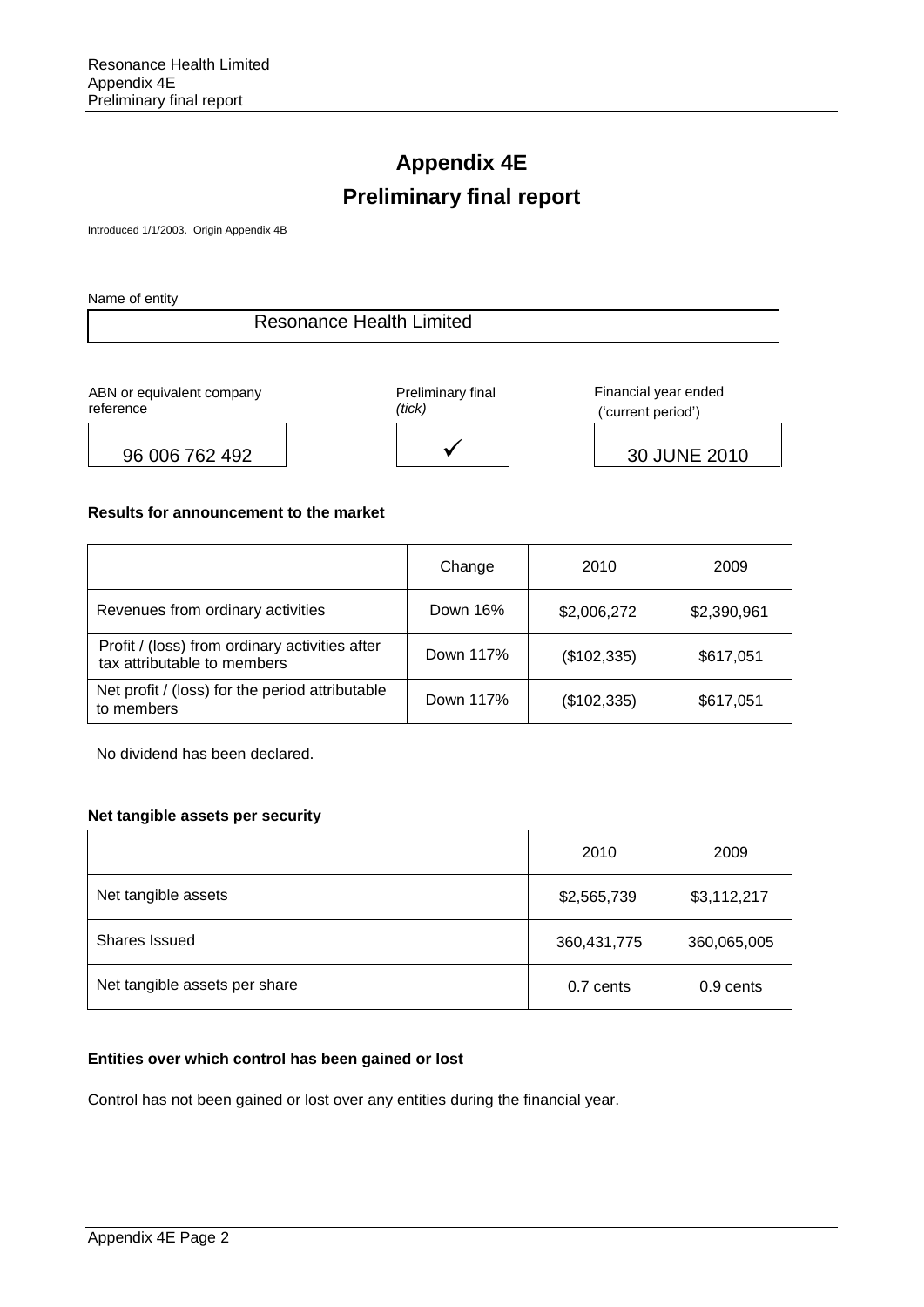### **COMMENTARY OF RESULTS**

Resonance Health Ltd is an Australian healthcare company specializing in the provision of image analysis services and the development of quantitative MRI diagnostic technology, with a sub-specialty in the liver. All services are provided under our ISO:9001 certified quality management system.

Resonance Health's FerriScan® technology for accurately measuring liver iron concentration has FDA, CE Mark and TGA approvals and is being used in over 20 countries in patients with iron overload conditions. FerriScan® is provided to the market through the Company's central image analysis facility which also offers a range of Imaging CRO services for clinical trials in the pharmaceutical and biotechnology industries.

The Company is also developing imaging tools for the non-invasive assessment of liver fat and liver fibrosis to address a large clinical need for patients with fatty liver disease and viral hepatitis.

### **Financial Summary**

The Company delivered a financial result reflecting increased marketing activities for the FerriScan product and investment into the development of pipeline products to provide further opportunities for growth.

- FerriScan revenue from routine clinical use of the FerriScan service continued to increase during the  $\bullet$ year while revenues from clinical trials decreased due to a number of clinical trials involving FerriScan coming to a conclusion. Overall, FerriScan business segment revenue decreased 15% to \$1,914,227 from \$2,259,191 in the previous financial year. Revenue associated with the routine clinical use of FerriScan for the management of patients with iron overload grew 18% in the year. This Company sees this as the primary growth area for the FerriScan business.
- The FerriScan business segment delivered a profitable result in the financial year.  $\bullet$
- Research and development expenditure during the year totalled \$564,084, an increase of 64% on the prior year. Included in this is an amount of \$452,724 which has been capitalised as an intangible asset. This comprised clinical trials for the development of the liver fibrosis and liver fat test and improvements to the FerriScan technology to gain greater efficiencies in delivery of the FerriScan service.
- Overall expenditure increased 22% to \$2,222,081 from \$1,822,828 in the previous financial year  $\bullet$ primarily due to expansion into international markets and activities to secure reimbursement for FerriScan.
- Net loss for the year was \$102,335 compared to a net profit of \$617,051 in the previous financial year due to the above activities.
- Resonance Health continues to have no debt and has cash at bank of \$2,133,884 at the end of the  $\bullet$ financial year, compared to \$2,644,938 in the previous financial year.

#### **Major milestones during the year**

Activities during the year were focused on marketing of the FerriScan service and research and development activities to provide pipeline products for future revenue growth.

The FerriScan business achieved a number of milestones during the year:

- FerriScan 'Rapide' was launched providing a 60% reduction in the FerriScan MRI scan time,  $\bullet$ improving the competitiveness of the FerriScan test.
- 136% increase in sales volume in the UK market as a result of strong key opinion leader support and funding from some of the National Health Service Trusts.
- 77% increase in sales volume in Canada compared to the prior year as a result of gaining funding approval from the Canadian Ministry of Health.
- Launch of a cardiac iron assessment test called Cardiac T2\* in the UK and Australia to complement  $\bullet$ the FerriScan service and provide additional revenue opportunities in established markets.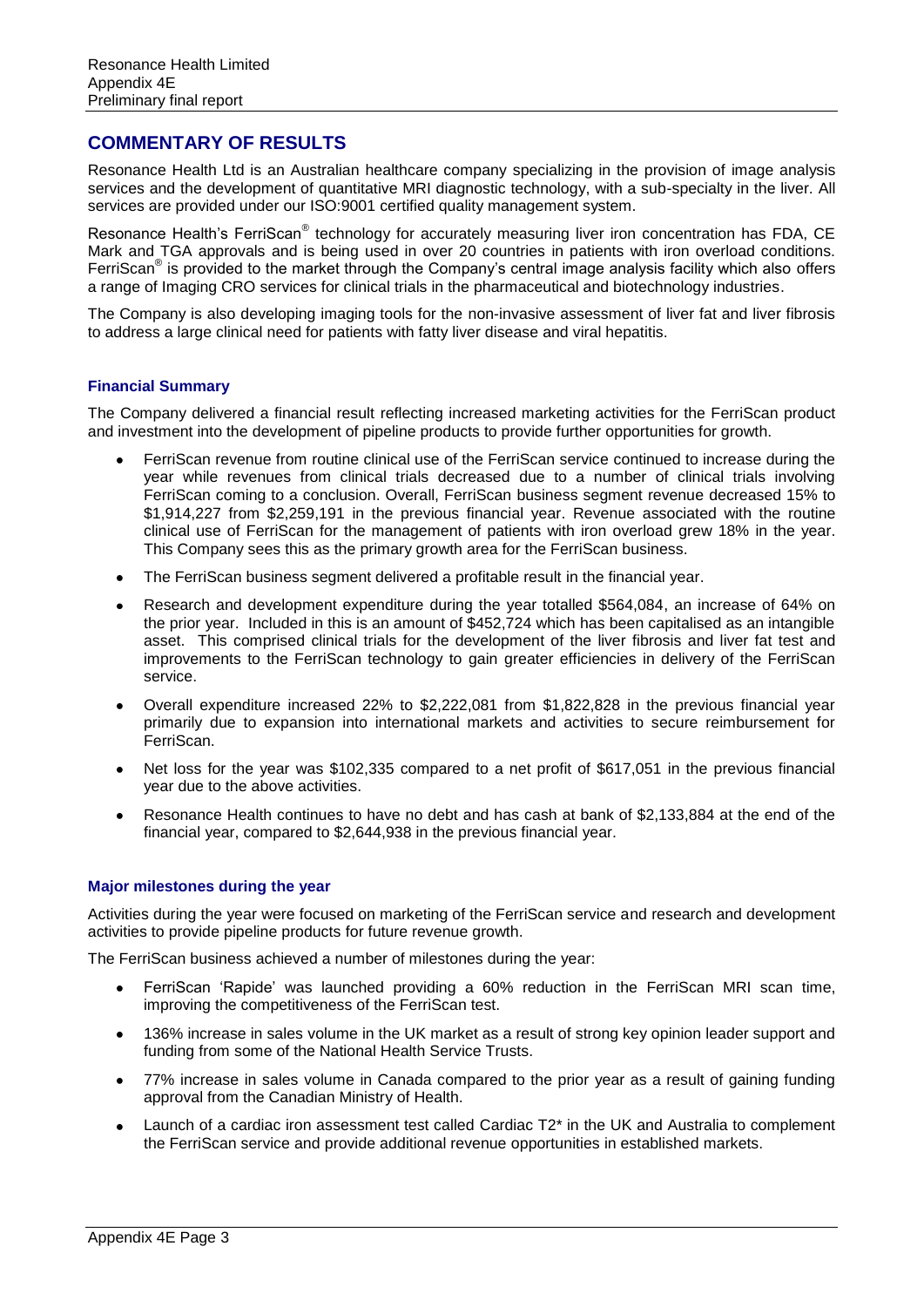# **COMMENTARY OF RESULTS (continued)**

- Appointment of the first FerriScan distributor in Turkey, providing cost effective access to a large  $\bullet$ number of patients with iron overload in Turkey and a model for FerriScan sales growth throughout the Middle East and Asia.
- Over 9,000 FerriScans have been performed to date.
- Senior US based VP, Business Development appointed in January 2010 to drive growth in the large  $\bullet$ US market and gain reimbursement for FerriScan in the US.
- Submission for reimbursement in Germany lodged to drive growth in a market with large numbers of  $\bullet$ patients with iron overload conditions.
- 27 peer reviewed publications have used FerriScan to diagnose, monitor or measure iron overload. 7 treatment guidelines support the use of FerriScan including:
	- $\circ$  Guidelines for the Clinical Management of Thalassaemia (updated  $2^{nd}$  edition)
	- o The Italian Society of Haematology Practice Guidelines (Thal)
	- $\circ$  Standards for the clinical care of children and adults with Thalassaemia in the UK
	- o Standards for the clinical care of adults with sickle cell disease in the UK
- Increased presence at international conferences in the Company's target markets including:
	- 37<sup>th</sup> Annual Sickle Cell Disease Conference, USA
	- o American Association for the Study of Liver Disease (AASLD), USA
	- $\circ$ 2<sup>nd</sup> Pan-European Conference on Thalassaemia and other Haemoglobinopathies, Germany
	- o Monitoring and Management of Iron Conditions Conference, UK
- The Australian Medical Services Advisory Committee (MSAC) met to review Resonance Health's submission for funding for FerriScan. The outcome of this review is expected to be known following the conclusion of the Australian federal election.

Research and Development Activities:

The Company completed a 59 subject clinical study to develop an MRI test for the assessment of liver fat and liver fibrosis, two areas of significant unmet clinical need. Non-alcoholic fatty liver disease (NAFLD) is considered the most common liver disease in the western world affecting 20- 30% of the population. Liver fibrosis, primarily caused by fatty liver and viral hepatitis, is a significant predictor of liver cancer. Results from this study are positive and discussions have commenced to scope the next phase of development with interested parties. The gold standard for assessing liver fibrosis and liver fat is a liver biopsy. An accurate non-invasive imaging procedure would provide an attractive alternative to patients and pharmaceutical companies developing therapies to address these conditions.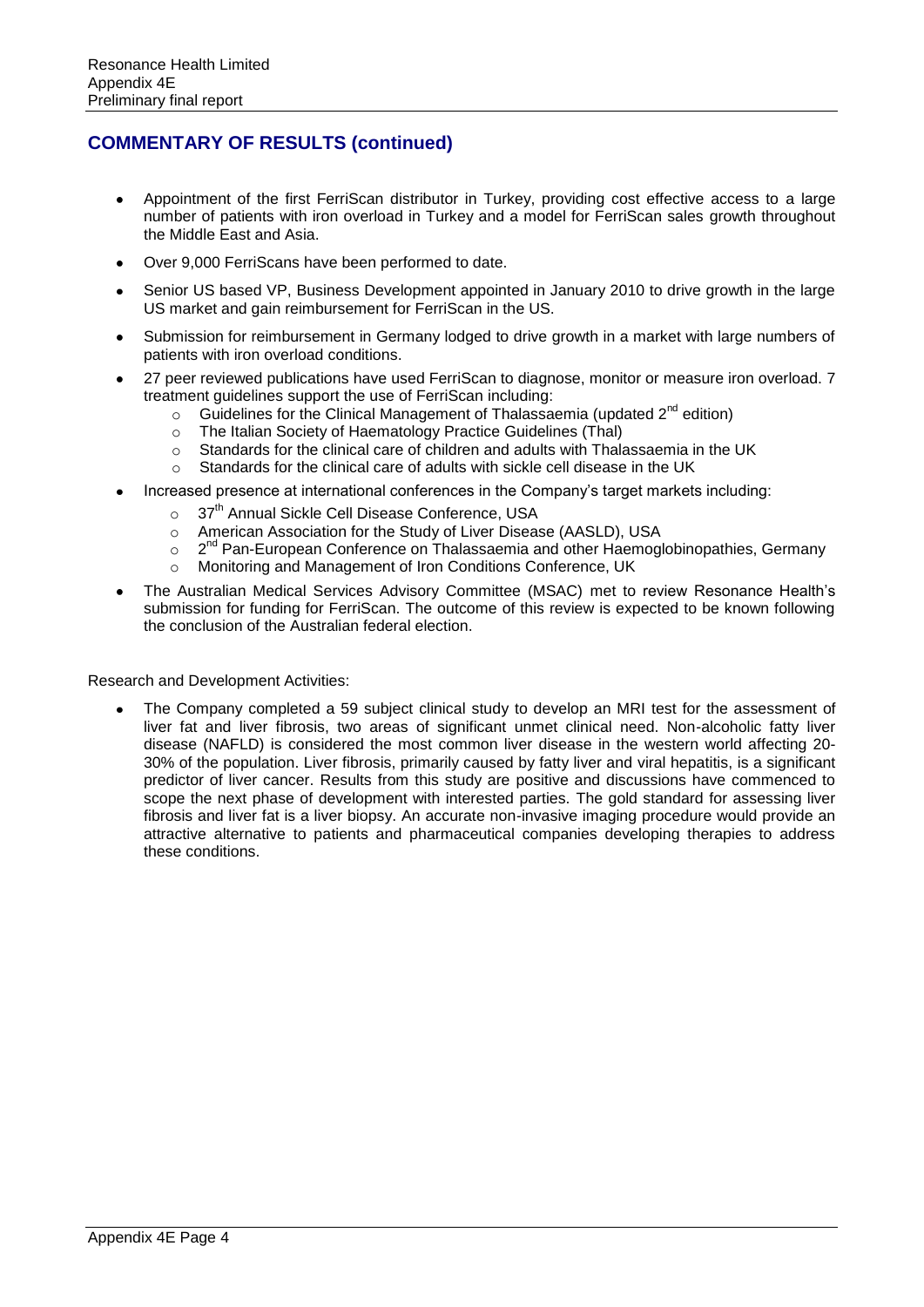# **STATEMENT OF COMPREHENSIVE INCOME FOR THE YEAR ENDED 30 JUNE 2010**

|                                                                                 | Note | 2010<br>S.  | 2009<br>S. |
|---------------------------------------------------------------------------------|------|-------------|------------|
| Revenue                                                                         | 2(a) | 2,006,272   | 2,384,451  |
| Other income                                                                    | 2(b) |             | 6,510      |
| Employee benefits expense                                                       |      | (1,265,675) | (979, 928) |
| Consulting and professional services                                            |      | (72, 857)   | (132, 855) |
| Research and development                                                        |      | (111,360)   | (152, 894) |
| Depreciation expense                                                            | 2(c) | (24, 582)   | (26, 033)  |
| Marketing and travel                                                            |      | (334,073)   | (159, 764) |
| Statutory and compliance                                                        |      | (130, 572)  | (129, 340) |
| Foreign exchange loss                                                           |      | (16, 380)   |            |
| Other expenses                                                                  |      | (282, 962)  | (242, 014) |
| Profit / (Loss) before income tax benefit                                       |      | (232, 189)  | 568,133    |
| Income tax benefit                                                              | 3    | 129,854     | 48,918     |
| Net profit / (loss) for the year attributable to owners of the parent           |      | (102, 335)  | 617,051    |
| Other comprehensive income                                                      |      |             |            |
| Exchange differences on translation of foreign operations                       |      | (1, 419)    | 79         |
| Other comprehensive income for the year, net of tax                             |      | (1, 419)    | 79         |
| Total comprehensive income for the year attributable to owners of<br>the parent |      | (103, 754)  | 617,130    |
|                                                                                 |      |             |            |
| Basic earnings / (loss) per share (cents per share)                             | 5    | (0.0)       | 0.2        |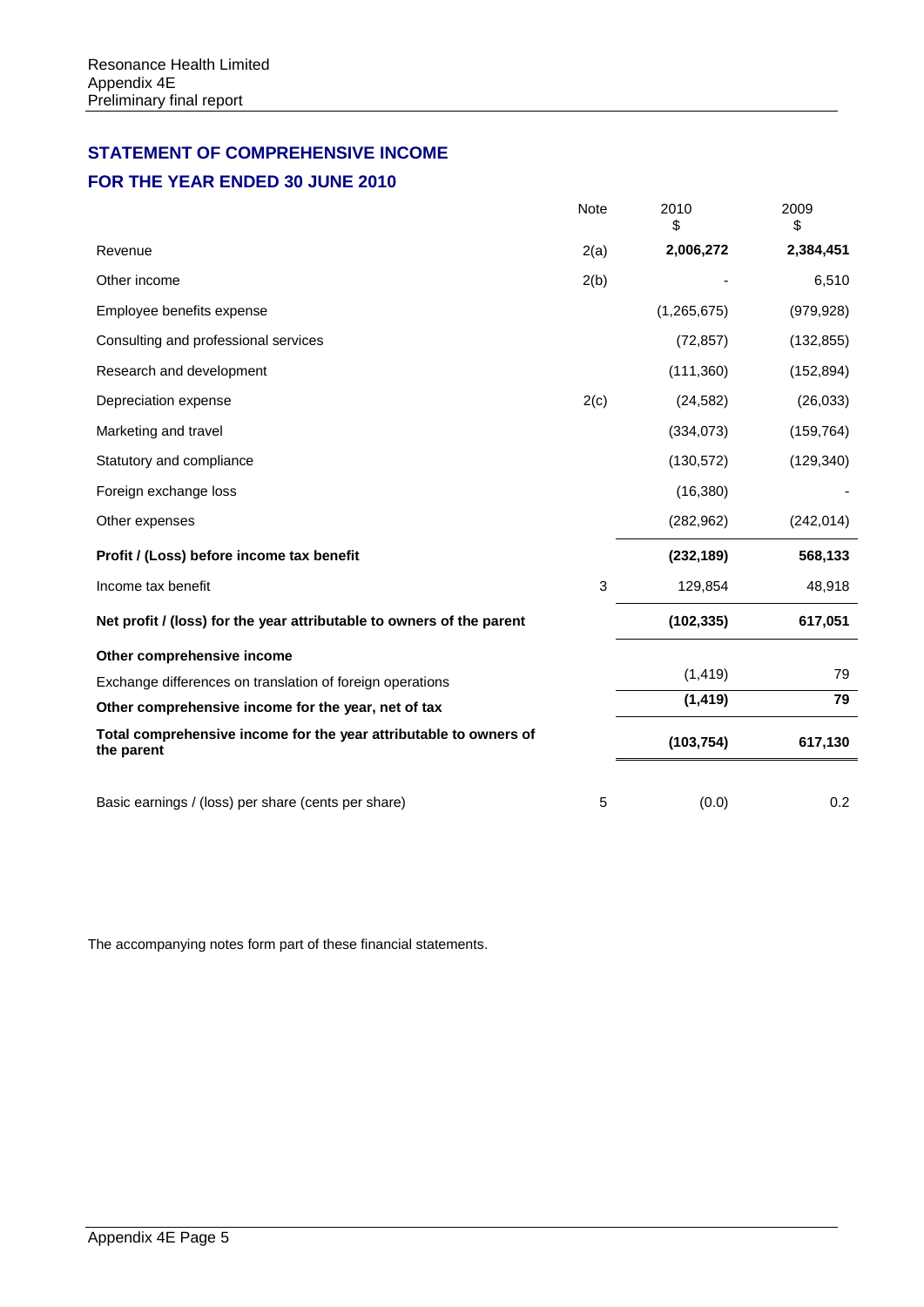# **STATEMENT OF FINANCIAL POSITION AS AT 30 JUNE 2010**

|                                  | Note             | 2010<br>\$     | 2009<br>\$     |
|----------------------------------|------------------|----------------|----------------|
| <b>Assets</b>                    |                  |                |                |
| <b>Current Assets</b>            |                  |                |                |
| Cash and cash equivalents        | 6                | 2,133,884      | 2,644,938      |
| Trade and other receivables      | $\overline{7}$   | 789,947        | 712,317        |
| Available for sale investments   | $\bf8$           | 3,004          | 2,651          |
| Other                            | $\boldsymbol{9}$ | 97,011         | 77,901         |
| <b>Total Current Assets</b>      |                  | 3,023,846      | 3,437,807      |
| <b>Non-Current Assets</b>        |                  |                |                |
| Property, plant and equipment    | 10               | 62,387         | 61,103         |
| Intangible assets                | 11               | 642,766        | 190,042        |
| <b>Total Non-Current Assets</b>  |                  | 705,153        | 251,145        |
| <b>Total Assets</b>              |                  | 3,728,999      | 3,688,952      |
| <b>Liabilities</b>               |                  |                |                |
| <b>Current Liabilities</b>       |                  |                |                |
| Trade and other payables         | 12               | 494,269        | 361,181        |
| Other                            | 13               | 26,225         | 25,512         |
| <b>Total Current Liabilities</b> |                  | 520,494        | 386,693        |
| <b>Total Liabilities</b>         |                  | 520,494        | 386,693        |
| <b>Net Assets</b>                |                  | 3,208,505      | 3,302,259      |
| <b>Equity</b>                    |                  |                |                |
| Issued capital                   | 14               | 67,524,039     | 67,514,039     |
| Reserves                         |                  | 81,989         | 83,408         |
| <b>Retained losses</b>           | 15               | (64, 397, 523) | (64, 295, 188) |
| <b>Total Equity</b>              |                  | 3,208,505      | 3,302,259      |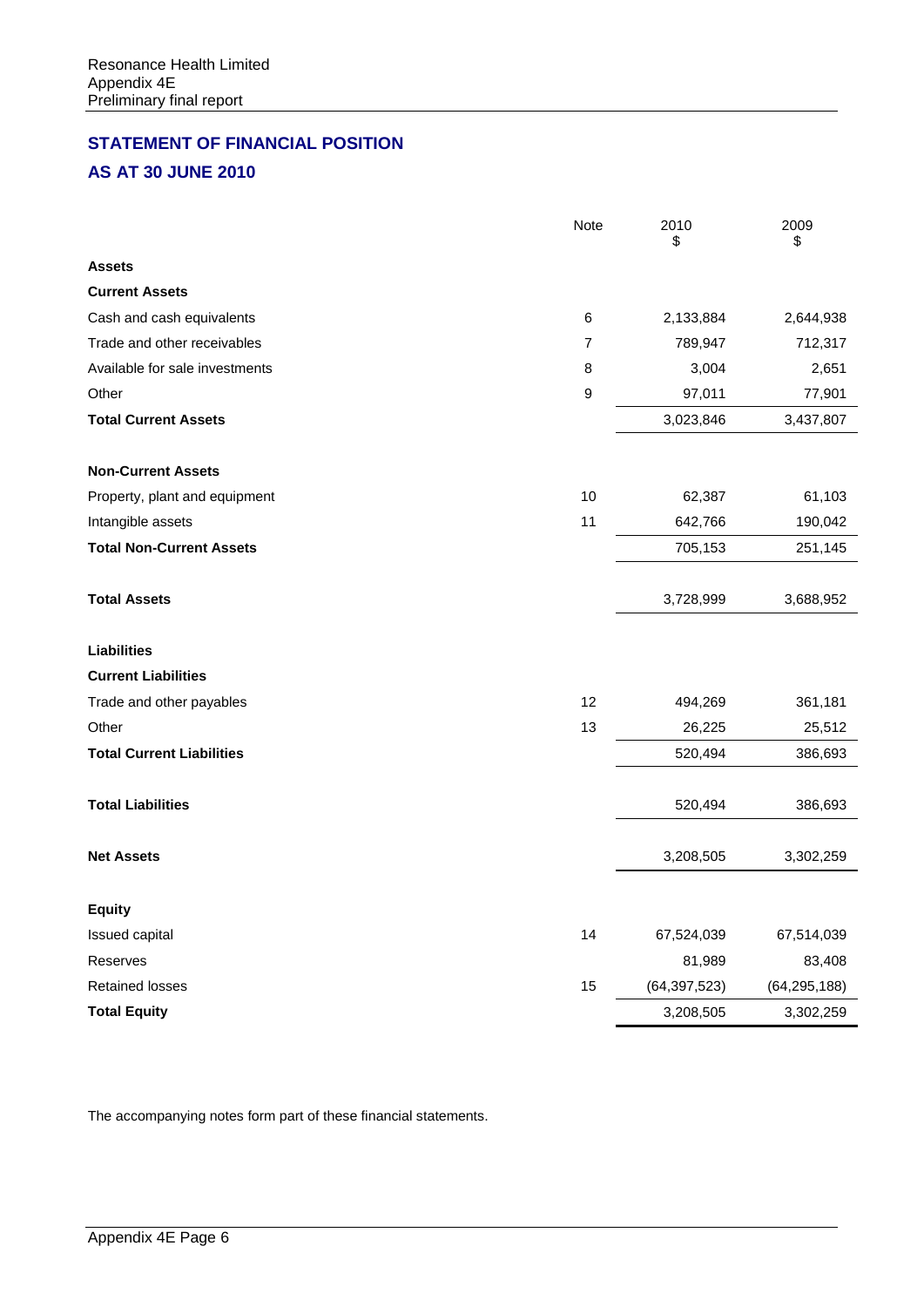# **STATEMENT OF CASH FLOWS FOR THE YEAR ENDED 30 JUNE 2010**

|                                           | <b>Note</b> | 2010<br>\$         | 2009<br>\$  |
|-------------------------------------------|-------------|--------------------|-------------|
|                                           |             | Inflows/(Outflows) |             |
| Cash flows from operating activities      |             |                    |             |
| Receipts from customers                   |             | 1,887,772          | 2,027,127   |
| Payments to suppliers and employees       |             | (1,951,285)        | (1,623,103) |
| Grants received                           |             | 76,432             |             |
| Interest received                         |             | 66,888             | 130,710     |
| Net cash provided by operating activities | 6(i)        | 79,807             | 534,734     |
| Cash flows from investing activities      |             |                    |             |
| Payments for non-current assets           |             | (46, 478)          | (32, 290)   |
| Payments for research and development     |             | (544, 383)         | (239, 376)  |
| Net cash (used in) investing activities   |             | (590, 861)         | (271, 666)  |
| Net increase / (decrease) in cash held    |             | (511, 054)         | 263,068     |
| Cash and cash equivalents at 1 July       |             | 2,644,938          | 2,381,870   |
| Cash and cash equivalents at 30 June      | 6           | 2,133,884          | 2,644,938   |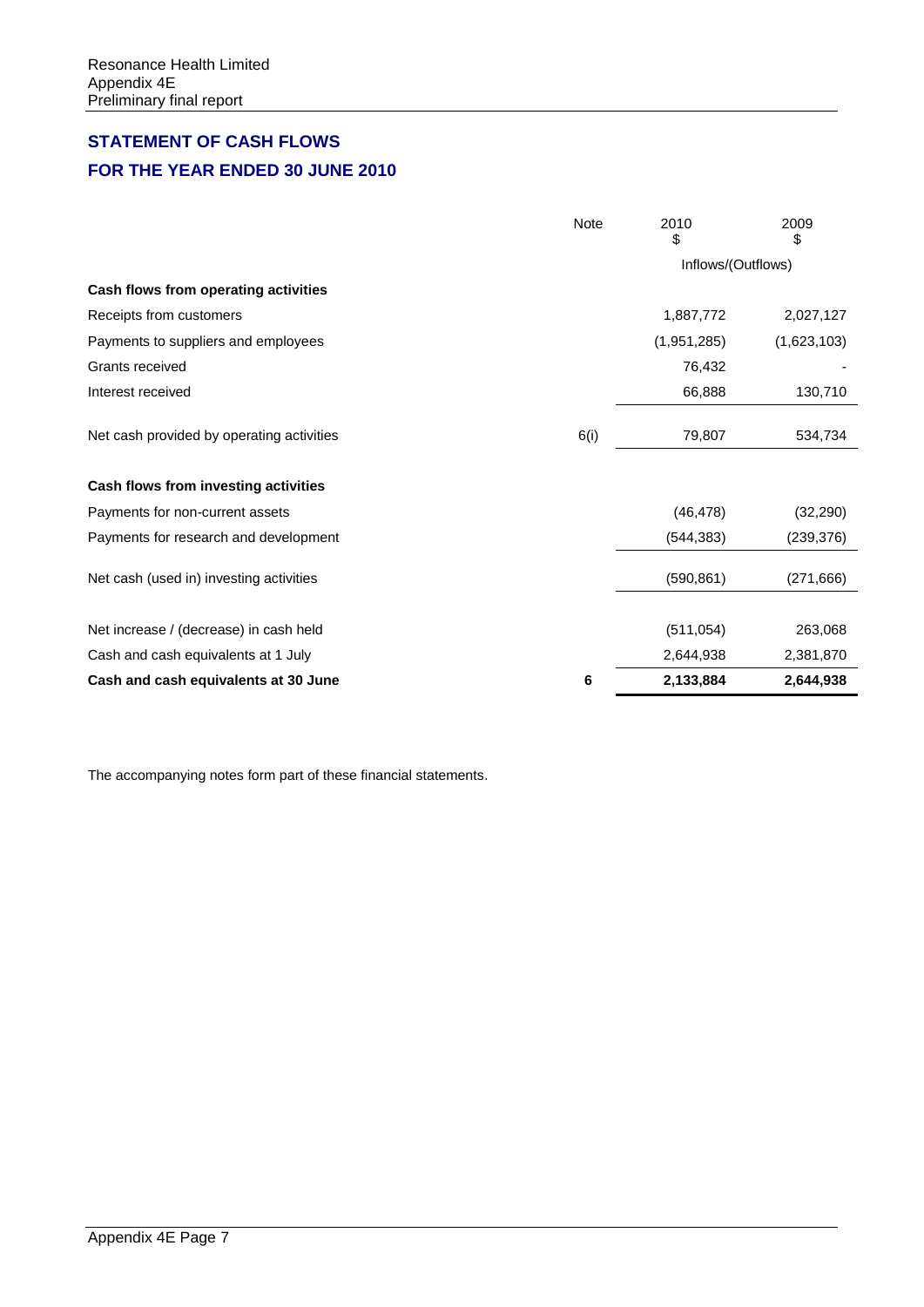# **STATEMENT OF CHANGES IN EQUITY FOR THE YEAR ENDED 30 JUNE 2010**

| Balance at 30 June 2010                                                       | 67,524,039              | (64, 397, 523)           | 15,705                                              | 66,284                  | 3,208,505                 |
|-------------------------------------------------------------------------------|-------------------------|--------------------------|-----------------------------------------------------|-------------------------|---------------------------|
| Share Issue                                                                   | 10,000                  |                          |                                                     |                         | 10,000                    |
| Total comprehensive income for the year                                       |                         | (102, 335)               | (1, 419)                                            |                         | (103, 754)                |
| Exchange<br>differences<br>arising<br>on<br>translation of foreign operations |                         |                          | (1, 419)                                            |                         | (1, 419)                  |
| (Loss) for the year                                                           |                         | (102, 335)               |                                                     |                         | (102, 335)                |
| Balance at 30 June 2009                                                       | 67,514,039              | (64, 295, 188)           | 17,124                                              | 66,284                  | 3,302,259                 |
| Share Issue                                                                   | 10,000                  |                          |                                                     |                         | 10,000                    |
| Total comprehensive income for the year                                       |                         | 617,051                  | 79                                                  |                         | 617,130                   |
| Exchange<br>differences<br>arising<br>on<br>translation of foreign operations |                         |                          | 79                                                  |                         | 79                        |
| Profit for the year                                                           |                         | 617,051                  |                                                     |                         | 617,051                   |
| Balance at 1 July 2008                                                        | 67,504,039              | (64, 912, 239)           | 17,045                                              | 66,284                  | 2,675,129                 |
|                                                                               | Issued<br>Capital<br>\$ | Retained<br>Losses<br>\$ | Foreign<br>Currency<br>Translation<br>Reserve<br>\$ | Option<br>Reserve<br>\$ | <b>Total Equity</b><br>\$ |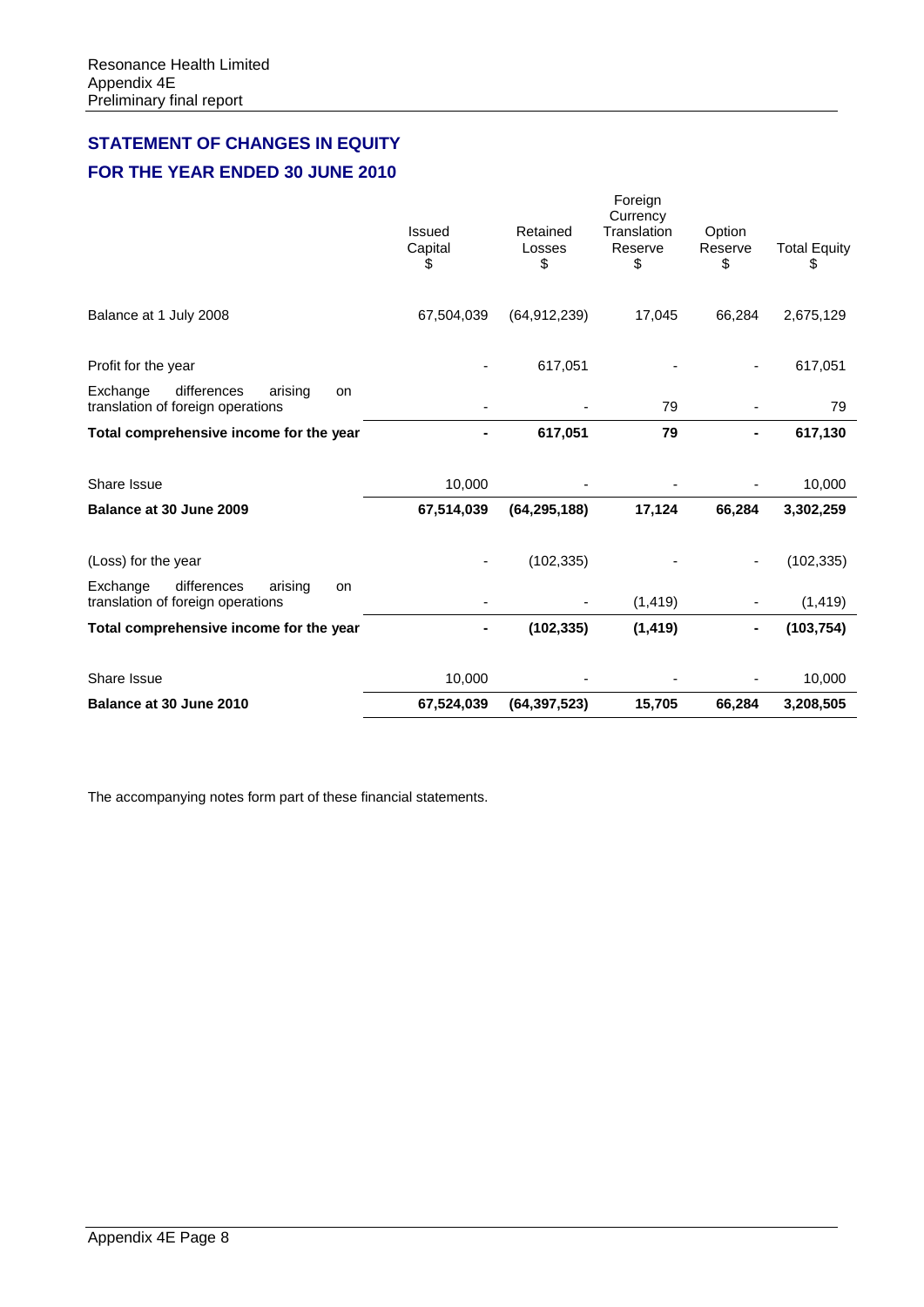### **NOTE 1: STATEMENT OF SIGNIFICANT ACCOUNTING POLICIES**

#### **Statement of Compliance**

These preliminary consolidated financial statements are a general purpose financial report prepared in accordance with the requirements of the Corporations Act 2001, Accounting Standards and Interpretations and complies with other requirements of the law.

This report does not include full disclosures of the type normally included in an annual financial report. Therefore, it cannot be expected to provide as full an understanding of the financial performance, financial position and cash flows of the Group as in the full financial report.

It is recommended that this financial report be read in conjunction with the annual financial report for the year ended 30 June 2009 and any public announcements made by Resonance Health Limited and its subsidiaries during the year in accordance with continuous disclosure requirements arising under the Corporations Act 2001 and the ASX Listing Rules.

#### **Basis of preparation**

The financial report has been prepared on a historical cost basis, except for available-for-sale investments which are measured at fair value. Cost is based on the fair value of the consideration given in exchange for assets. The Company is domiciled in Australia and all amounts are presented in Australian dollars, unless otherwise noted.

#### **Significant accounting judgements and key estimates**

The preparation of financial reports requires management to make judgements, estimates and assumptions that affect the application of accounting policies and the reported amounts of assets, liabilities, income and expense. Actual results may differ from these estimates.

In preparing this financial report, the significant judgements made by management in applying the Group's accounting policies and the key sources of estimation of uncertainty were the same as those that applied to the consolidated financial report for the year ended 30 June 2009.

#### **Adoption of new and revised Accounting Standards**

The Group has reviewed all of the new and revised Standards and Interpretations issued by the AASB that are relevant to its operations and effective for annual reporting periods beginning on or after 1 July 2009.

It has been determined by the Group that there is no impact, material or otherwise, of the new and revised Standards and Interpretations on its business and, therefore, no change is necessary to the Group's accounting policies.

#### **Research and development costs**

Research costs are expensed as incurred. An intangible asset arising from development expenditure on an internal project is recognised only when the Group can demonstrate the technical feasibility of completing the intangible asset so that it will be available for use or sale, its intention to complete and its ability to use or sell the asset, how the asset will generate future economic benefits, the availability of resources to complete the development and the ability to measure reliably the expenditure attributable to the intangible asset during its development. Following the initial recognition of the development expenditure, the cost model is applied requiring the asset to be carried at cost less any accumulated amortisation and accumulated impairment losses. Any expenditure so capitalised is amortised over the period of expected benefits from the related project.

The carrying value of an intangible asset arising from development expenditure is tested for impairment annually when the asset is not yet available for use, or more frequently when an indication of impairment arises during the reporting period.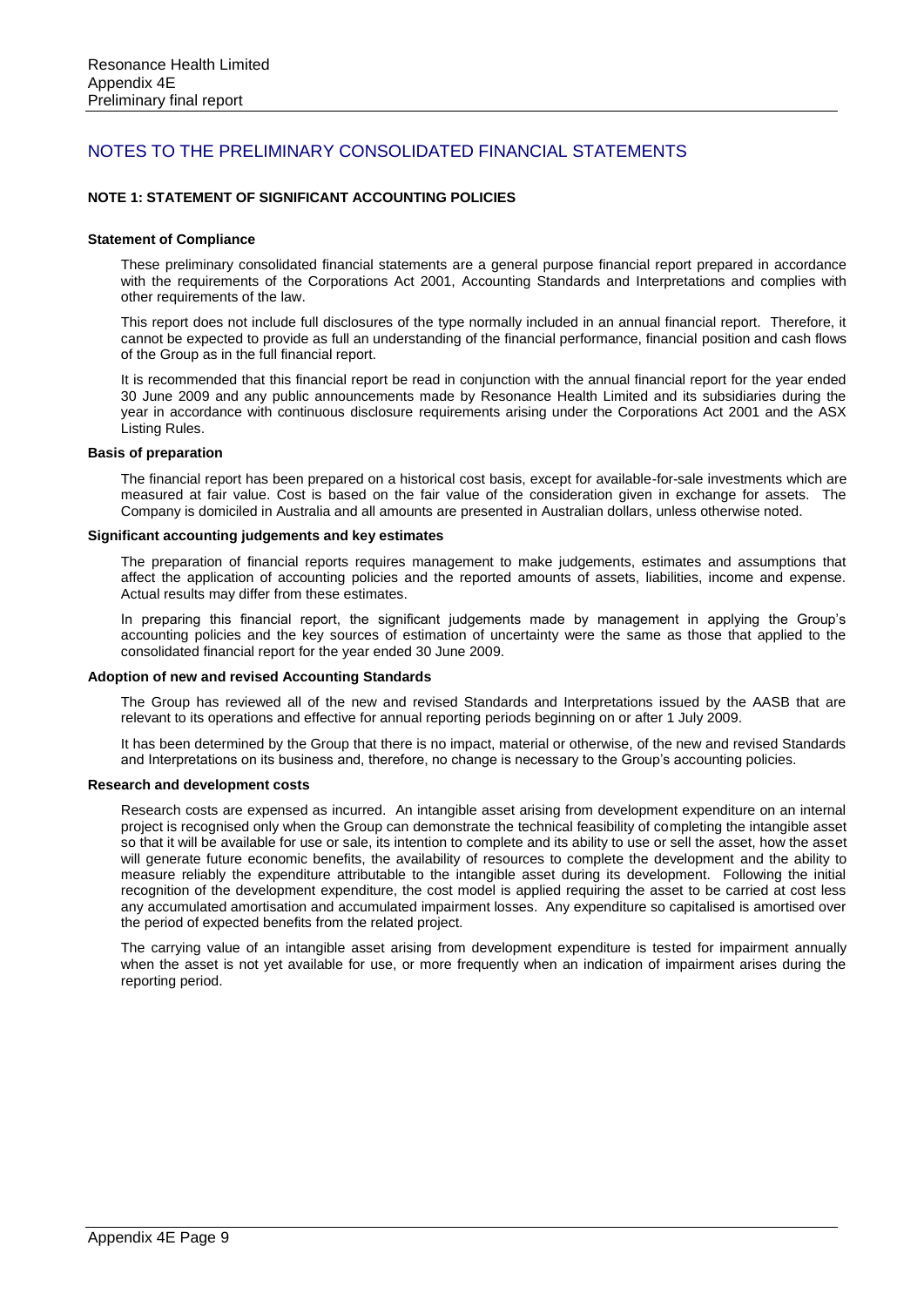|     | <b>NOTE 2: Revenues and expenses</b>                                                                         | 2010<br>\$ | 2009<br>\$ |
|-----|--------------------------------------------------------------------------------------------------------------|------------|------------|
| (a) | <b>Revenue</b>                                                                                               |            |            |
|     | Liver Scan income                                                                                            | 1,837,795  | 2,259,191  |
|     | Grants received                                                                                              | 76,432     |            |
|     | Interest received                                                                                            | 92,045     | 125,260    |
|     |                                                                                                              | 2,006,272  | 2,384,451  |
| (b) | Other income                                                                                                 |            |            |
|     | Foreign exchange gain                                                                                        |            | 6,510      |
| (c) | <b>Expenses</b>                                                                                              |            |            |
|     | Depreciation of non-current assets                                                                           | 24,582     | 26,033     |
|     | Impairment of trade receivables                                                                              | 33,556     |            |
|     | Impairment of property, plant and equipment                                                                  | 328        | 351        |
|     | Impairment of available-for-sale investments                                                                 | (353)      | (884)      |
|     | Rental expense on operating leases                                                                           | 59,534     | 56,699     |
|     | NOTE 3: Income tax benefit                                                                                   |            |            |
|     | Income tax recognised in profit or loss                                                                      |            |            |
|     | The major components of tax benefit are:                                                                     |            |            |
|     | Adjustments recognised in the current year in relation to the current tax of prior<br>years - R&D tax offset | 129,854    | 48,918     |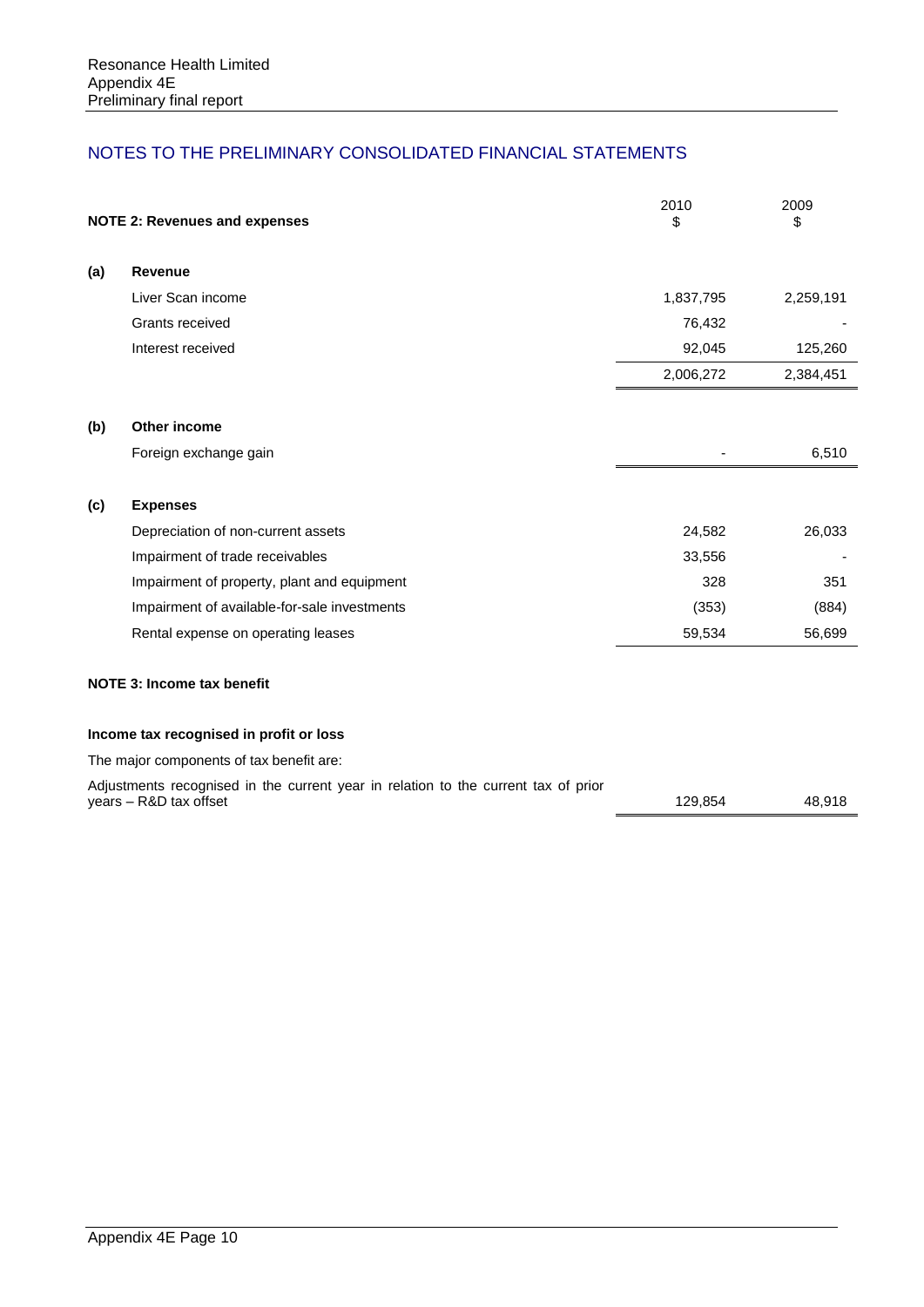#### **NOTE 4: Segment information**

#### **Business Segments**

The Group's business segments are determined by differences in the products and services provided.

The following table presents revenue and profit/(loss) information and certain asset and liability information regarding business segments for the year ended 30 June 2010.

|                                                       | Research &<br>FerriScan <sup>®</sup><br>Development |            | Corporate  | Total      |  |
|-------------------------------------------------------|-----------------------------------------------------|------------|------------|------------|--|
|                                                       | \$                                                  | \$         | \$         | \$         |  |
| Segment revenue                                       | 1,914,227                                           |            | 92.045     | 2,006,272  |  |
| Segment profit/(loss)                                 | 266,800                                             | 18,494     | (387, 629) | (102, 335) |  |
| Segment assets                                        | 896,697                                             | 642,766    | 2,189,536  | 3,728,999  |  |
| Segment liabilities                                   | 277,617                                             | 172,827    | 70.050     | 520,494    |  |
| Other segment information                             |                                                     |            |            |            |  |
| Net cash inflow / (outflow) from operating activities | 495.849                                             | ۰.         | (416, 042) | 79,807     |  |
| Net cash (outflow) from investing activities          | (46,478)                                            | (544, 383) |            | (590,861)  |  |

The following table presents revenue and profit/(loss) information and certain asset and liability information regarding business segments for the year ended 30 June 2009.

|                                                       | FerriScan <sup>®</sup> | Research &<br>Development | Corporate  | Total     |
|-------------------------------------------------------|------------------------|---------------------------|------------|-----------|
|                                                       | \$                     | \$                        | \$         | \$        |
| Segment revenue                                       | 2,259,191              |                           | 125,260    | 2,384,451 |
| Segment profit/(loss)                                 | 1,348,588              | (103, 976)                | (627, 561) | 617,051   |
| Segment assets                                        | 852,482                | 190.042                   | 2,646,428  | 3,688,952 |
| Segment liabilities                                   | 164,443                | 153,126                   | 69,124     | 386,693   |
| Other segment information                             |                        |                           |            |           |
| Net cash inflow / (outflow) from operating activities | 1,045,894              | ۰                         | (511, 160) | 534,734   |
| Net cash (outflow) from investing activities          | (32, 290)              | (239, 376)                |            | (271,666) |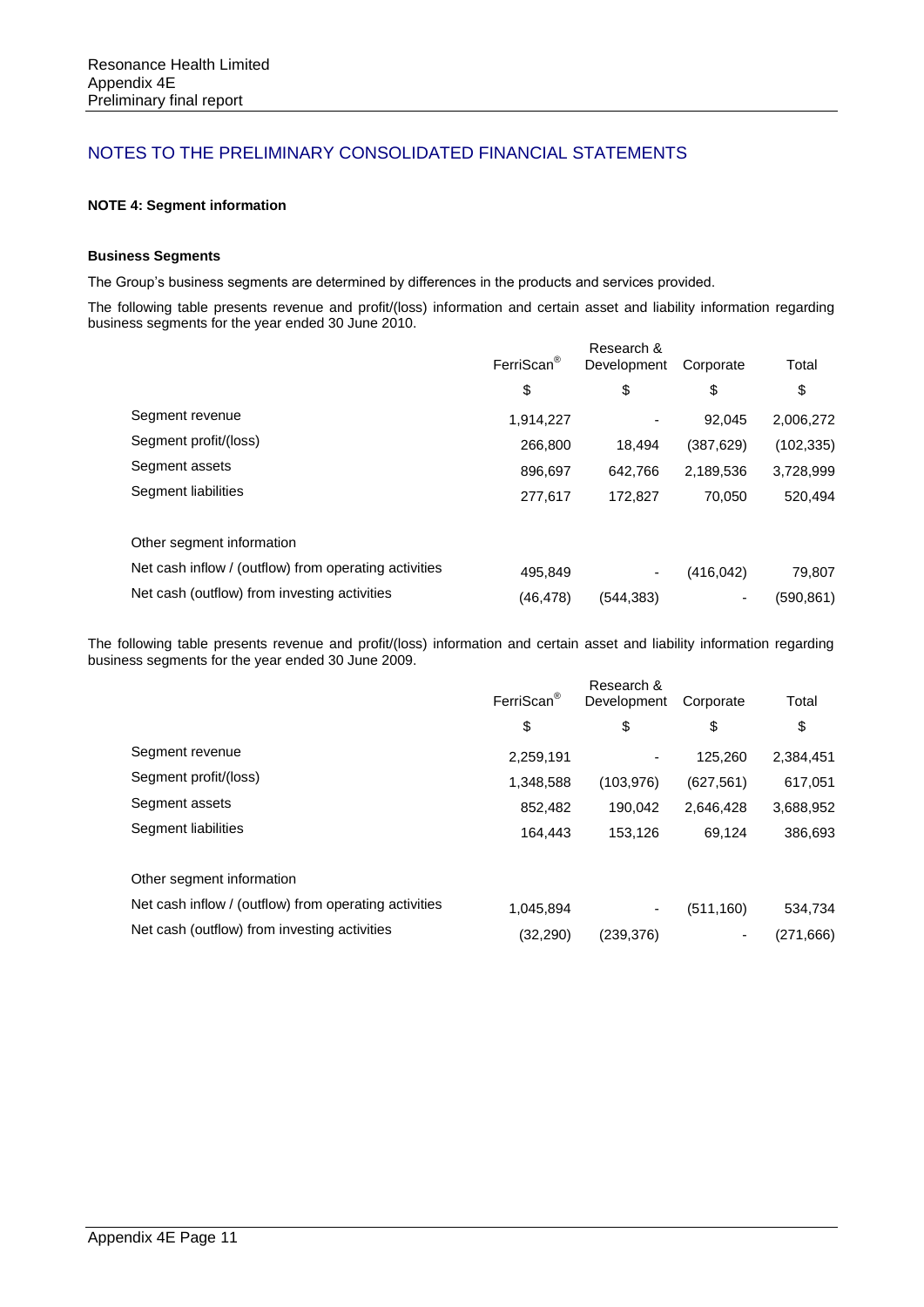|     | NOTE 5: Earnings /(loss) per share                                                         | 2010                     | 2009                  |
|-----|--------------------------------------------------------------------------------------------|--------------------------|-----------------------|
|     | Basic and diluted earnings / (loss) per share (cents)                                      | (0.0)                    | 0.2                   |
| (a) | Earnings / (loss) used in the calculation of basic and dilutive earnings<br>per share      | 2010<br>\$<br>(102, 335) | 2009<br>\$<br>617,051 |
|     |                                                                                            | 2010<br><b>Number</b>    | 2009<br>Number        |
| (b) | Weighted average number of ordinary shares for the purposes of<br>basic earnings per share | 360,246,883              | 359,575,239           |
|     |                                                                                            | 2010<br>\$               | 2009<br>\$            |
|     | NOTE 6: Cash and cash equivalents                                                          |                          |                       |
|     | Deposits at call                                                                           | 633,884                  | 494,938               |
|     | <b>Term Deposits</b>                                                                       | 1,500,000                | 2,150,000             |
|     |                                                                                            | 2,133,884                | 2,644,938             |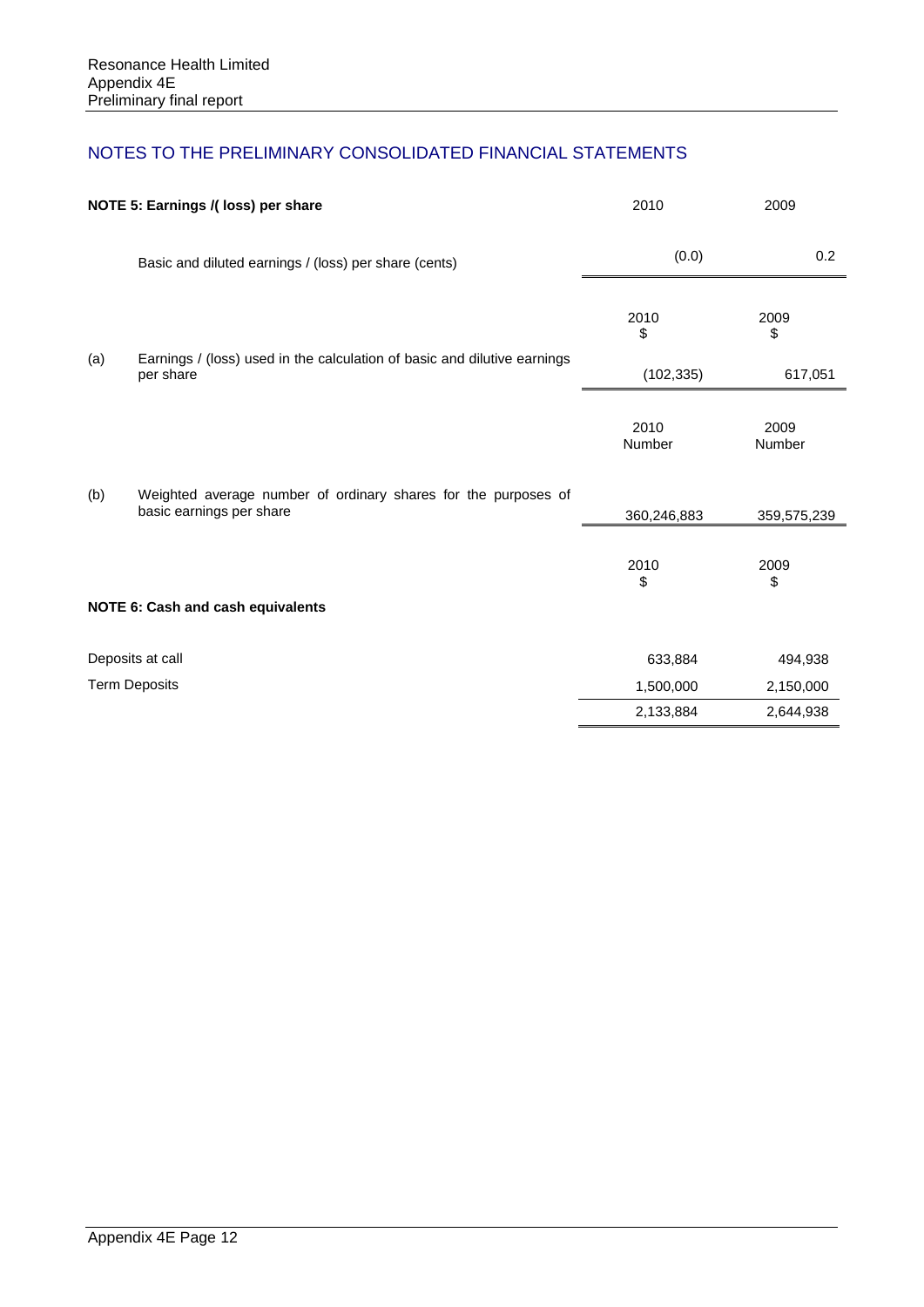|                                                                                                   | 2010<br>\$ | 2009<br>\$ |
|---------------------------------------------------------------------------------------------------|------------|------------|
| (i) Reconciliation of profit / (loss) for the year to net cash flows from<br>operating activities |            |            |
| Profit / (loss) for the year                                                                      | (102, 335) | 617,051    |
| Non-cash flows in profit / (loss):                                                                |            |            |
| Depreciation                                                                                      | 24,582     | 26,033     |
| Share issue                                                                                       | 10,000     | 10,000     |
| Impairment of trade receivables                                                                   | 33,556     |            |
| Impairment of property, plant and equipment                                                       | 328        | 351        |
| Impairment of investments                                                                         | (353)      | (884)      |
| Reclassification to investing activities:                                                         |            |            |
| Research and development                                                                          | 544,383    | 239,376    |
| Changes in net assets and liabilities:                                                            |            |            |
| (Increase)/decrease in receivables                                                                | (106, 960) | (301, 403) |
| (Increase)/decrease in other assets                                                               | (19, 110)  | 18,820     |
| (Increase)/decrease in capitalised development costs                                              | (452, 724) | (190, 042) |
| Increase/(decrease) in trade creditors and borrowings                                             | 114,264    | 65,479     |
| Increase/(decrease) in provisions                                                                 | 34,882     | 24,362     |
| Increase/(decrease) in other liabilities                                                          | 713        | 25,512     |
| Increase/(decrease) in translation reserve                                                        | (1, 419)   | 79         |
| Net cash provided by / (used in) operating activities                                             | 79,807     | 534,734    |
| <b>NOTE 7: Trade and other receivables</b>                                                        |            |            |
| Current                                                                                           |            |            |
| Trade receivables                                                                                 | 526,315    | 593,379    |
| Allowance for impairment                                                                          | (33, 556)  |            |
|                                                                                                   | 492,759    | 593,379    |
| Other receivables                                                                                 | 297,188    | 118,938    |
|                                                                                                   | 789,947    | 712,317    |
| <b>NOTE 8: Available for sale investments</b><br>Current - Carried at fair value                  |            |            |
|                                                                                                   |            |            |

| Shares in listed corporations | 14.337    | 14,337   |
|-------------------------------|-----------|----------|
| Less: Impairment              | (11, 333) | (11,686) |
|                               | 3.004     | 2,651    |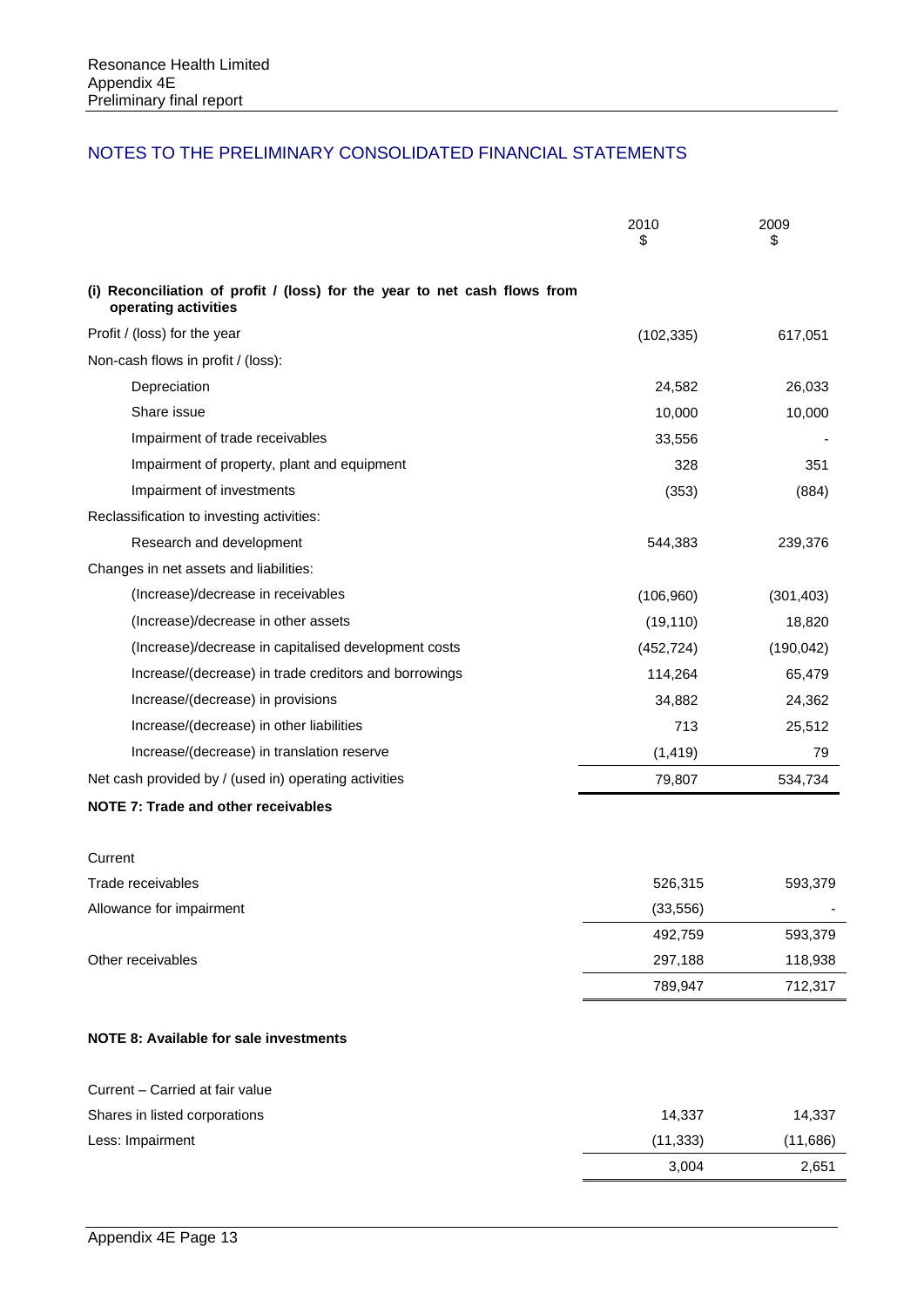|                                        | 2010<br>\$ | 2009<br>\$ |
|----------------------------------------|------------|------------|
| <b>NOTE 9: Other assets</b>            |            |            |
| Current                                |            |            |
| Prepayments                            | 38,891     | 19,781     |
| Security deposits                      | 58,120     | 58,120     |
|                                        | 97,011     | 77,901     |
| NOTE 10: Property, plant and equipment |            |            |
| Fixtures and equipment                 |            |            |
| At cost                                | 227,575    | 242,355    |

| Less: Accumulated depreciation      | (165, 188) | (181, 252) |
|-------------------------------------|------------|------------|
| Total property, plant and equipment | 62.387     | 61.103     |

### **Reconciliation**

Reconciliation of the carrying amount of each class of property, plant and equipment is set out below:

| <b>Fixtures and Equipment</b>          |           |           |
|----------------------------------------|-----------|-----------|
| Balance at the beginning of the year   | 61,103    | 40,108    |
| Additions                              | 26.194    | 47,379    |
| <b>Disposals</b>                       | (328)     | (351)     |
| Depreciation expense                   | (24, 582) | (26, 033) |
| Carrying amount at the end of the year | 62,387    | 61,103    |

### **NOTE 11: Intangible assets**

| Development expenditure           | 642,766 | 190,042 |
|-----------------------------------|---------|---------|
|                                   |         |         |
| NOTE 12: Trade and other payables |         |         |
| Current                           |         |         |
| Trade payables                    | 126,966 | 70,167  |
| Related party payables            | 132,183 | 153,476 |
| Sundry creditors and accruals     | 235,120 | 137,538 |
|                                   | 494,269 | 361,181 |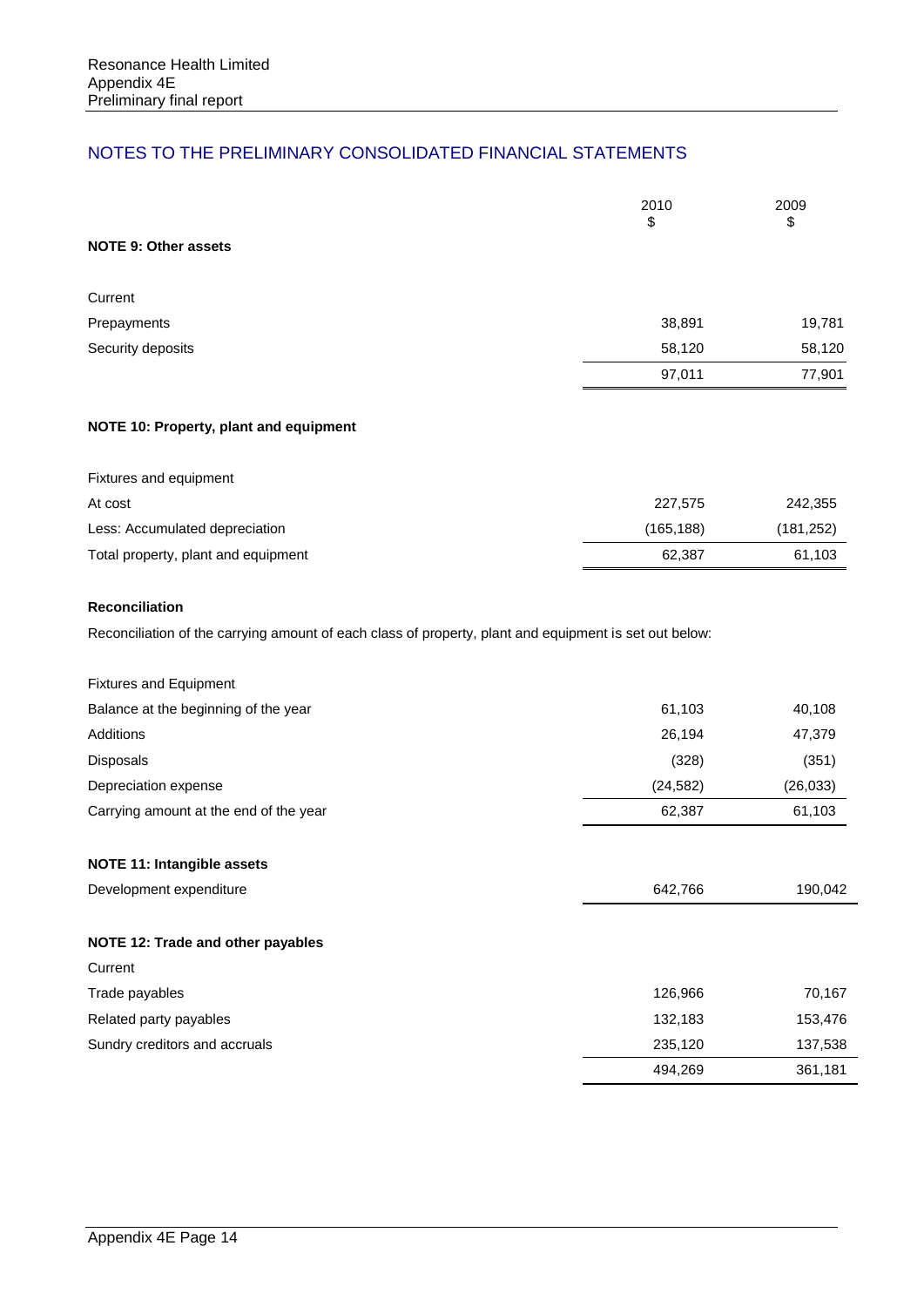|                                                |             | \$                  | 2010                             | 2009<br>\$     |
|------------------------------------------------|-------------|---------------------|----------------------------------|----------------|
| <b>NOTE 13: Other liabilities</b>              |             |                     |                                  |                |
| Current                                        |             |                     |                                  |                |
| Unearned income                                |             |                     | 26,225                           | 25,512         |
| <b>NOTE 14: Issued Capital</b>                 |             | 2010                |                                  | 2009           |
|                                                | Number      | \$                  | Number                           | \$             |
| (a) Issued and paid up capital                 | 360,431,775 | 67,524,039          | 363,065,005                      | 67,514,039     |
| Movements during the period                    |             |                     |                                  |                |
| <b>Ordinary shares</b>                         |             | Number of<br>shares | Issue price                      | \$             |
| Balance at the beginning of the financial year |             | 360,065,005         |                                  | 67,514,023     |
| Share issue to Managing Director               |             | 366,770             |                                  | 10,000         |
|                                                |             | 360,431,775         |                                  | 67,524,023     |
| <b>Incentive shares</b>                        |             |                     |                                  |                |
| Balance at the beginning of the financial year |             | 3,000,000           | \$0.000001                       | 16             |
| Expiration of Class G incentive shares         |             | (3,000,000)         |                                  |                |
|                                                |             |                     |                                  | 16             |
| <b>Total</b>                                   |             | 360,431,775         |                                  | 67,524,039     |
| <b>NOTE 15: Retained losses</b>                |             |                     |                                  |                |
|                                                |             | 2010<br>\$          |                                  | 2009<br>\$     |
| Balance 1 July                                 |             |                     | (64, 295, 188)<br>(64, 912, 239) |                |
| Net profit/(loss) for year                     |             |                     | (102, 335)<br>617,051            |                |
| Balance 30 June                                |             |                     | (64, 397, 523)                   | (64, 295, 188) |